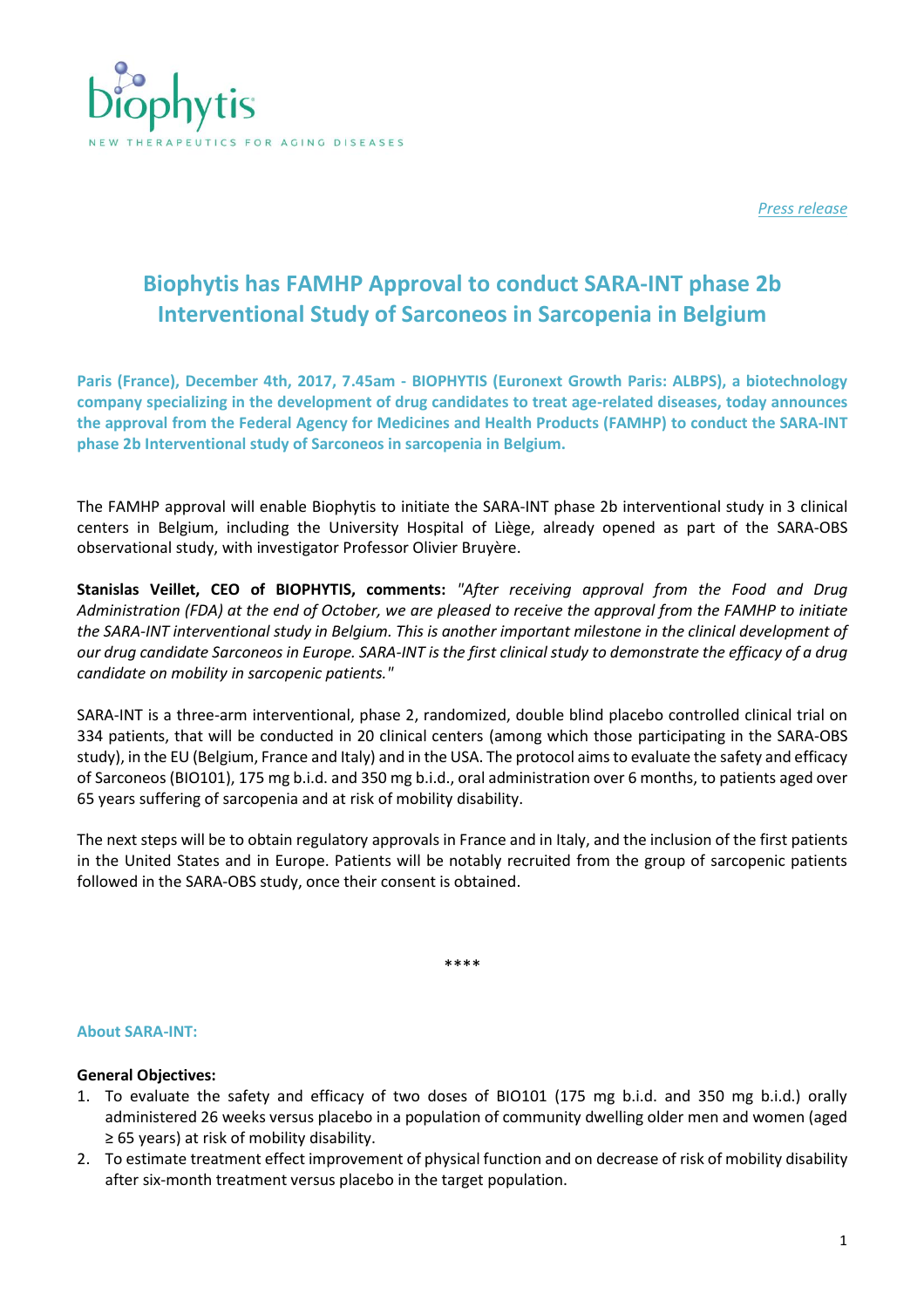#### **Primary Endpoint:**

Gait speed measured during the 400MW test, the change from baseline to month 6 will be compared between groups of treatment (each dose versus placebo).

# **Key Secondary Endpoints:**

Change from baseline of a standardized patient reported outcome (PRO): PF-10 subscore of the SF36; Raising from a chair (subscore of SPPB);

# **Other secondary Endpoints:**

Change from baseline of Appendicular Lean Mass (ALM), body composition at DEXA, muscle strength (handgrip/knee extension); stair power climbing test; SPPB; 6-minute walk distance;

# **Study Population:**

334 community dwelling older adults (men or women≥65 years) reporting loss of physical function over the last six-twelve months and considered at risk of mobility disability will be included in the randomized interventional clinical trial SARA-INT (106 patients per treatment group) and will take the treatment over 26 weeks.

#### **Main inclusion criteria:**

1.Male or female, aged ≥ 65 years and living in the community, reporting loss of physical function over the last 6-12 months

2.Short Physical Performance Battery (SPPB) score ≤ 8

3.ALM/BMI < 0.789 in men and 0.512 in women, or ALM < 19.75kg in men and <15.02kg in women, as measured by DEXA scan.

# **About SARCONEOS:**

Sarconeos is a first-in-class drug candidate based on the activation of the MAS receptor (major player of the renin-angiotensin system) restoring muscular anabolism, inhibiting myostatin, and that had demonstrated meaningful activity in animal models of muscular dystrophies. Sarconeos is developed in the treatment of sarcopenia, an age-related degeneration of skeletal muscle, leading to loss of mobility in elderly people. This condition, for which no medical treatment currently exists, was first described in 1993 and has entered the International Classification of Diseases (M62.84) in 2016. It affects more than 50 million people worldwide.

#### **About BIOPHYTIS:**

Biophytis SA (www.biophytis.com), founded in 2006, develops drug candidates targeting diseases of aging. Using its technology and know-how, Biophytis has begun clinical development of innovative therapeutics to restore the muscular and visual functions in diseases with significant unmet medical needs. Specifically, the company is advancing two lead products into mid-stage clinical testing this year: Sarconeos (BIO101) to treat sarcopenic obesity and Macuneos (BIO201) to treat dry age-related macular degeneration (AMD).

The business model of BIOPHYTIS is to ensure the conduct of the project until clinical activity in the patient is proven, then to license the technologies in order to continue the development in partnership with a pharmaceutical laboratory.

The company was founded in partnership with researchers at the UPMC (Pierre and Marie Curie University) and also collaborates with scientists at the Institute of Myology, and the Vision Institute.

BIOPHYTIS is listed on the Euronext Growth market of Euronext Paris (ALBPS; ISIN: FR0012816825).

For more information: [http://www.biophytis.com](http://www.biophytis.com/)

**Follow us on Twitter @biophytis** 

BIOPHYTIS is eligible for the SMEs scheme